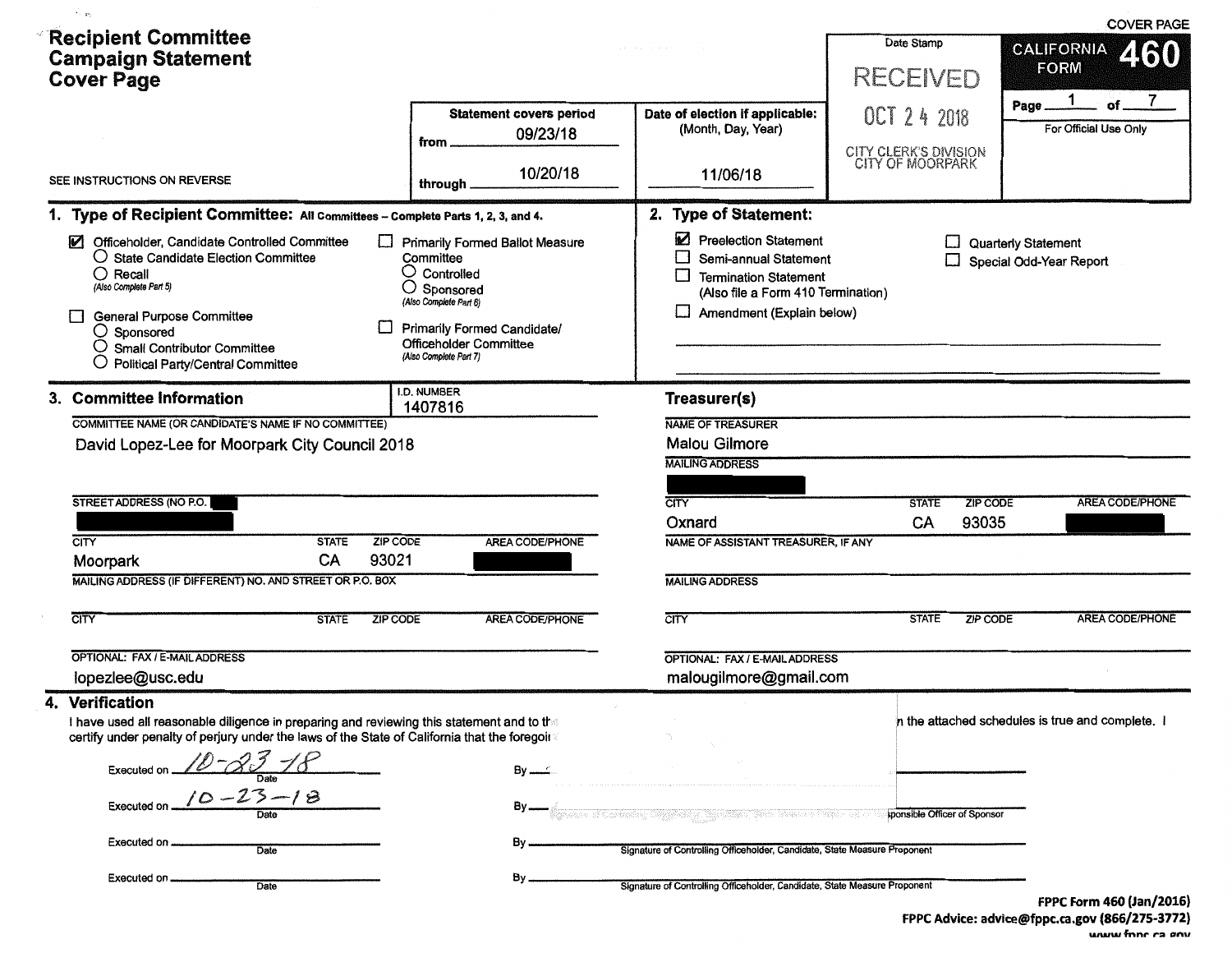## Recipient Committee Campaign Statement Cover Page - Part 2

## 5. Officeholder or Candidate Controlled Committee

| David Lopez-Lee |  |  |
|-----------------|--|--|
|-----------------|--|--|

|  |  | OFFICE SOUGHT OR HELD (INCLUDE LOCATION AND DISTRICT NUMBER IF APPLICABLE) |
|--|--|----------------------------------------------------------------------------|
|  |  |                                                                            |

| Moorpark City Council 2018 |  |
|----------------------------|--|
|----------------------------|--|

| RESIDENTIAL/BUSINESS ADDRESS (NO. AND STREET) | <b>CITY</b> | <b>STATE</b> | ZIP |
|-----------------------------------------------|-------------|--------------|-----|
|                                               |             |              |     |

Moorpark CA 93021

Related Committees Not Included in this Statement: List any committees not Included In this statement that are controlled by you or are primarily formed to receive contributions or make expenditures on behalf of your candidacy.

| <b>COMMITTEE NAME</b>    |                              |                 | I.D. NUMBER        |                              |
|--------------------------|------------------------------|-----------------|--------------------|------------------------------|
|                          |                              |                 |                    |                              |
|                          |                              |                 |                    |                              |
|                          |                              |                 |                    |                              |
| NAME OF TREASURER        |                              |                 |                    | <b>CONTROLLED COMMITTEE?</b> |
|                          |                              |                 | Π YES              | ⊡ NO                         |
| <b>COMMITTEE ADDRESS</b> | STREET ADDRESS (NO P.O. BOX) |                 |                    |                              |
|                          |                              |                 |                    |                              |
| <b>CITY</b>              | <b>STATE</b>                 | <b>ZIP CODE</b> |                    | <b>AREA CODE/PHONE</b>       |
|                          |                              |                 |                    |                              |
|                          |                              |                 |                    |                              |
| <b>COMMITTEE NAME</b>    |                              |                 | <b>I.D. NUMBER</b> |                              |
|                          |                              |                 |                    |                              |
|                          |                              |                 |                    |                              |
|                          |                              |                 |                    |                              |
| <b>NAME OF TREASURER</b> |                              |                 |                    | CONTROLLED COMMITTEE?        |
|                          |                              |                 | $\Box$ YES         | $\Box$ NO                    |
| <b>COMMITTEE ADDRESS</b> | STREET ADDRESS (NO P.O. BOX) |                 |                    |                              |
|                          |                              |                 |                    |                              |
|                          |                              |                 |                    |                              |
| CITY                     | <b>STATE</b>                 | <b>ZIP CODE</b> |                    | <b>AREA CODE/PHONE</b>       |

## 6. Primarily Formed Ballot Measure Committee

NAME OF BALLOT MEASURE

| <b>BALLOT NO. OR LETTER</b> | <b>JURISDICTION</b> | SUPPORT<br>J OPPOSE |
|-----------------------------|---------------------|---------------------|
|-----------------------------|---------------------|---------------------|

Identify the controlling officeholder, candidate, or state measure proponent, if any.

NAME OF OFFICEHOLDER, CANDIDATE, OR PROPONENT

| OFFICE SOUGHT OR HELD | <b>I DISTRICT NO. IF ANY</b> |
|-----------------------|------------------------------|
|                       |                              |
|                       |                              |

7. Primarily Formed Candidate/Officeholder Committee List names of offlceholder(s) or candldate(s) for which this committee is primarily formed.

| NAME OF OFFICEHOLDER OR CANDIDATE | OFFICE SOUGHT OR HELD | <b>SUPPORT</b><br><b>OPPOSE</b> |
|-----------------------------------|-----------------------|---------------------------------|
| NAME OF OFFICEHOLDER OR CANDIDATE | OFFICE SOUGHT OR HELD | <b>SUPPORT</b><br><b>OPPOSE</b> |
| NAME OF OFFICEHOLDER OR CANDIDATE | OFFICE SOUGHT OR HELD | <b>SUPPORT</b><br><b>OPPOSE</b> |
| NAME OF OFFICEHOLDER OR CANDIDATE | OFFICE SOUGHT OR HELD | <b>SUPPORT</b><br><b>OPPOSE</b> |

Attach continuation sheets If necessary



**CALIFORNIA FORM** 

Page  $2$  of  $7$ 

*SS.CU*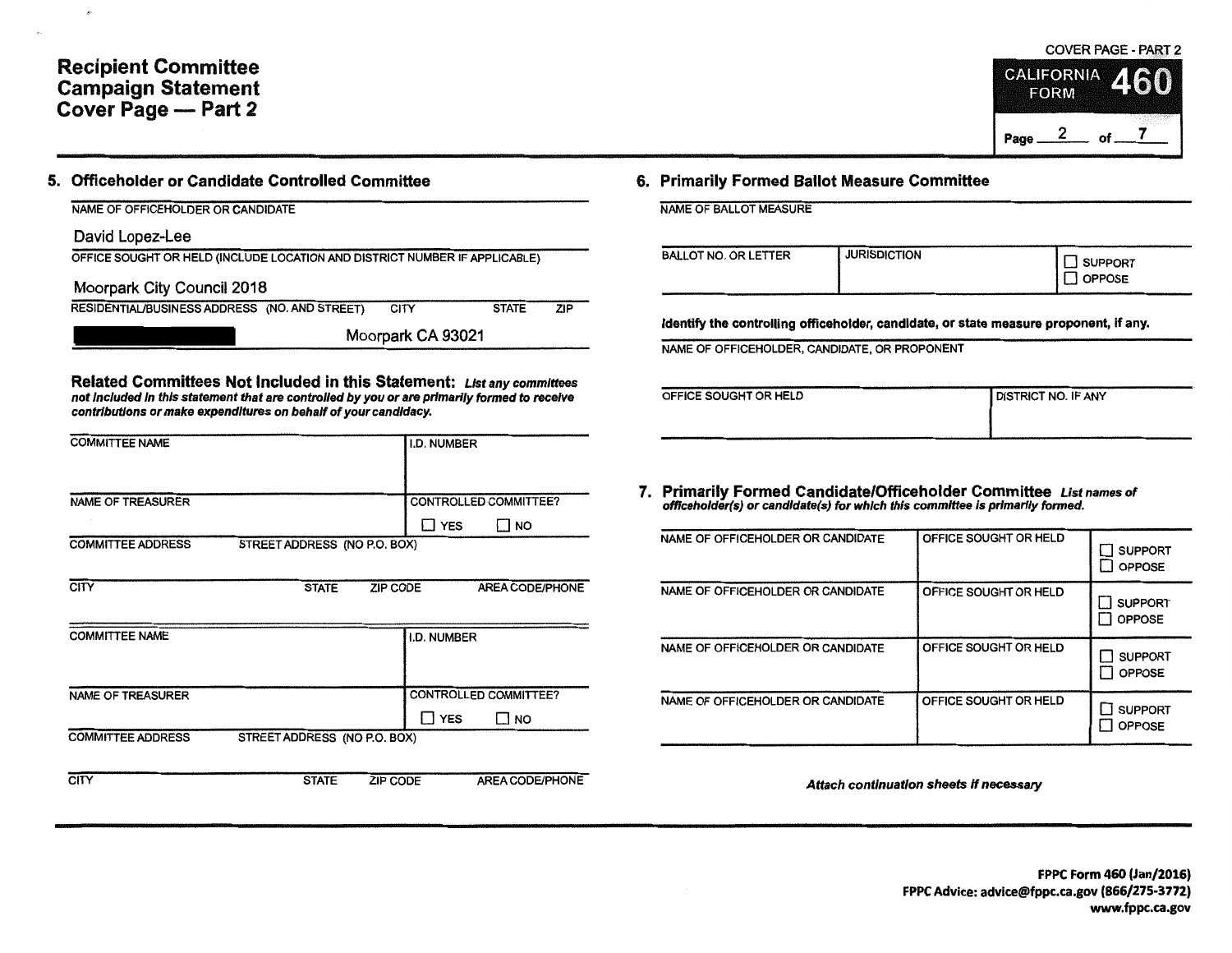| <b>Campaign Disclosure Statement</b><br><b>Summary Page</b>                                    | Amounts may be rounded<br>to whole dollars.                              |                                                                                                           | <b>Statement covers period</b> | <b>SUMMARY PAGE</b><br><b>CALIFORNIA</b><br>460<br><b>FORM</b>  |                                                                                                          |
|------------------------------------------------------------------------------------------------|--------------------------------------------------------------------------|-----------------------------------------------------------------------------------------------------------|--------------------------------|-----------------------------------------------------------------|----------------------------------------------------------------------------------------------------------|
|                                                                                                |                                                                          |                                                                                                           | from _<br>through _            | 09/23/18<br>10/20/18                                            | 3<br>7<br>$-$ of $-$<br>Page _                                                                           |
| SEE INSTRUCTIONS ON REVERSE<br>NAME OF FILER<br>David Lopez-Lee for Moorpark City Council 2018 |                                                                          |                                                                                                           |                                |                                                                 | <b>I.D. NUMBER</b><br>1407816                                                                            |
| <b>Contributions Received</b>                                                                  | <b>Column A</b><br><b>TOTAL THIS PERIOD</b><br>(FROM ATTACHED SCHEDULES) | <b>Column B</b><br><b>CALENDAR YEAR</b><br>TOTAL TO DATE                                                  |                                |                                                                 | <b>Calendar Year Summary for Candidates</b><br>Running in Both the State Primary and                     |
|                                                                                                | 2,125.00                                                                 |                                                                                                           | 7283.00<br>1,867.00            | <b>General Elections</b>                                        | 1/1 through 6/30<br>7/1 to Date                                                                          |
|                                                                                                | 2,125.00                                                                 |                                                                                                           | 7,283.00                       | 20. Contributions<br>Received<br>21. Expenditures               |                                                                                                          |
| 5.                                                                                             | 2,125.00                                                                 |                                                                                                           | 9,150.00                       | Made                                                            |                                                                                                          |
| <b>Expenditures Made</b>                                                                       |                                                                          | s                                                                                                         | 6,771.44                       | <b>Expenditure Limit Summary for State</b><br><b>Candidates</b> |                                                                                                          |
| 8.                                                                                             |                                                                          | $1760.00$ s                                                                                               | 6,771.44                       | Date of Election                                                | 22. Cumulative Expenditures Made*<br>(If Subject to Voluntary Expenditure Limit)<br><b>Total to Date</b> |
|                                                                                                | 1,660.00                                                                 | $\mathbf{s}$                                                                                              | 6,771.44                       | (mm/dd/yy)                                                      |                                                                                                          |
| <b>Current Cash Statement</b>                                                                  |                                                                          |                                                                                                           |                                |                                                                 |                                                                                                          |
| 12. Beginning Cash Balance  Previous Summary Page, Line 16 \$                                  | 2,013.56<br>2,125.00                                                     | To calculate Column B.<br>add amounts in Column<br>A to the corresponding                                 |                                |                                                                 | *Amounts in this section may be different from amounts                                                   |
| 16. ENDING CASH BALANCE Add Lines 12 + 13 + 14, then subtract Line 15                          | 1,760.00<br>2,378.56                                                     | amounts from Column B<br>of your last report. Some<br>amounts in Column A may<br>be negative figures that |                                | reported in Column B.                                           |                                                                                                          |
| If this is a termination statement, Line 16 must be zero.                                      |                                                                          | should be subtracted from<br>previous period amounts. If<br>this is the first report being                |                                |                                                                 |                                                                                                          |
| <b>Cash Equivalents and Outstanding Debts</b>                                                  |                                                                          | filed for this calendar year,<br>only carry over the amounts<br>from Lines 2, 7, and 9 (if                |                                |                                                                 |                                                                                                          |
|                                                                                                |                                                                          | any).                                                                                                     |                                |                                                                 |                                                                                                          |
|                                                                                                |                                                                          |                                                                                                           |                                |                                                                 | FPPC Form 460 (Jan/2016)<br>FPPC Advice: advice@fppc.ca.gov (866/275-3772)                               |

 $\mathcal{O}$ 

www.fppc.ca.gov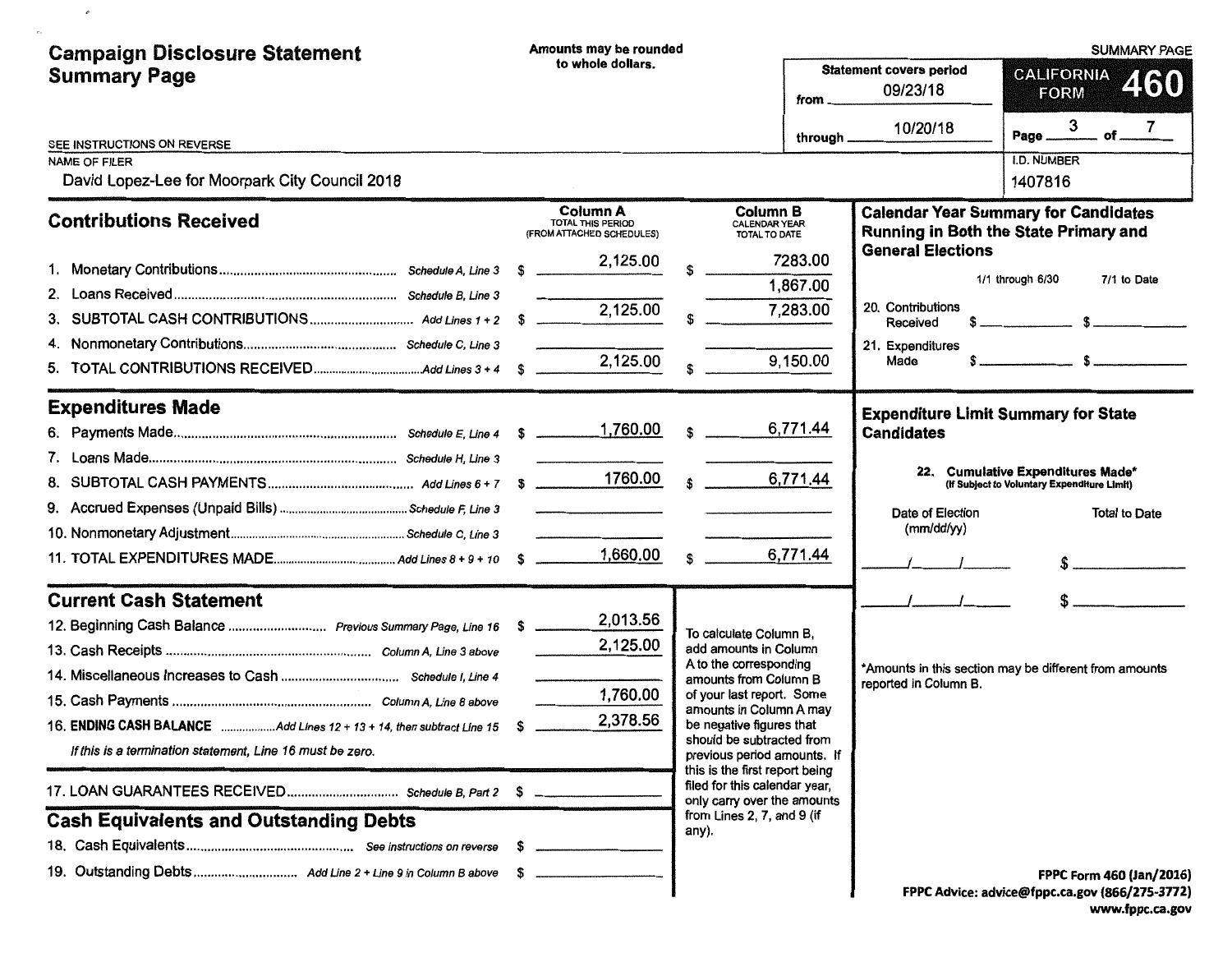| <b>Schedule A</b>                                   | <b>Monetary Contributions Received</b>                                                                                                      |                                                                           | Amounts may be rounded<br>to whole dollars.                                                                | <b>Statement covers period</b>                         |                                                                         | SCHEDULE A<br>460<br><b>CALIFORNIA</b>                         |
|-----------------------------------------------------|---------------------------------------------------------------------------------------------------------------------------------------------|---------------------------------------------------------------------------|------------------------------------------------------------------------------------------------------------|--------------------------------------------------------|-------------------------------------------------------------------------|----------------------------------------------------------------|
|                                                     |                                                                                                                                             |                                                                           |                                                                                                            | from .                                                 | 09/23/18                                                                | <b>FORM</b>                                                    |
|                                                     |                                                                                                                                             |                                                                           |                                                                                                            | through.                                               | 10/20/18                                                                | of $^7$<br>Page                                                |
| SEE INSTRUCTIONS ON REVERSE<br><b>NAME OF FILER</b> |                                                                                                                                             |                                                                           |                                                                                                            |                                                        |                                                                         | I.D. NUMBER                                                    |
|                                                     | David Lopez-Lee for Moorpark City Council 2018                                                                                              |                                                                           |                                                                                                            |                                                        |                                                                         | 1407816                                                        |
| <b>DATE</b><br><b>RECEIVED</b>                      | FULL NAME, STREET ADDRESS AND ZIP CODE OF CONTRIBUTOR<br>(IF COMMITTEE, ALSO ENTER I.D. NUMBER)                                             | <b>CONTRIBUTOR</b><br>CODE *                                              | IF AN INDIVIDUAL, ENTER<br><b>OCCUPATION AND EMPLOYER</b><br>(IF SELF-EMPLOYED, ENTER NAME<br>OF BUSINESS) | <b>AMOUNT</b><br><b>RECEIVED THIS</b><br><b>PERIOD</b> | <b>CUMULATIVE TO DATE</b><br><b>CALENDAR YEAR</b><br>(JAN. 1 - DEC. 31) | PER ELECTION<br>TO DATE<br>(IF REQUIRED)                       |
| 9/25/18                                             | <b>Steve Madison</b><br>1105 Chateau Dr.<br>Pasadena, CA 91105                                                                              | <b>ZIND</b><br>$\Box$ COM<br>$\Box$ OTH<br>$\Box$ PTY<br>$\square$ scc    | Attorney<br>Quinn Emanuel Urquhart<br>& Sullivan, LLP                                                      | 500.00                                                 |                                                                         |                                                                |
| 9/26/18                                             | Gerald Lee<br>450 Anacapa St.<br>Ventura, CA 93001                                                                                          | <b>ZIND</b><br>$\Box$ COM<br>$\Box$ OTH<br>$\Box$ PTY<br>$\square$ scc    | Retired                                                                                                    | 100.00                                                 |                                                                         |                                                                |
| 10/12/18                                            | Jean Brown Graham<br>200 S. Clark Dr.<br>Beverly Hills, CA 90211                                                                            | <b>ZIND</b><br>$\square$ COM<br>$\Box$ OTH<br>$\Box$ PTY<br>$\square$ scc | Retired                                                                                                    | 100.00                                                 |                                                                         |                                                                |
| 10/12/18                                            | <b>Planned Parenthood</b><br>518 Garden Street<br>Santa Barbara, CA 93101<br>ID#1278950                                                     | $\Box$ IND<br>$\Box$ COM<br>■ОТН<br>$\square$ PTY<br>$\square$ scc        |                                                                                                            | 250.00                                                 |                                                                         |                                                                |
| 10/12/18                                            | SEIU Local 721<br>1545 Wilshire Blvd., #100<br>Los Angeles CA 90017<br>ID#743794                                                            | $\square$ IND<br>$\Box$ COM<br>■ОТН<br>$\square$ PTY<br>$\square$ scc     |                                                                                                            | 500.00                                                 |                                                                         |                                                                |
|                                                     |                                                                                                                                             |                                                                           | <b>SUBTOTAL \$</b>                                                                                         | 1,450.00                                               |                                                                         |                                                                |
|                                                     | <b>Schedule A Summary</b>                                                                                                                   |                                                                           |                                                                                                            |                                                        |                                                                         | *Contributor Codes                                             |
|                                                     | 1. Amount received this period - itemized monetary contributions.                                                                           |                                                                           |                                                                                                            | 2,050.00                                               |                                                                         | IND - Individual<br><b>COM - Recipient Committee</b>           |
|                                                     | 2. Amount received this period - unitemized monetary contributions of less than \$100 \$                                                    |                                                                           |                                                                                                            | 75.00                                                  |                                                                         | (other than PTY or SCC)<br>OTH - Other (e.g., business entity) |
|                                                     | 3. Total monetary contributions received this period.<br>(Add Lines 1 and 2. Enter here and on the Summary Page, Column A, Line 1.)TOTAL \$ |                                                                           |                                                                                                            | 2,125.00                                               |                                                                         | PTY - Political Party<br>SCC - Small Contributor Committee     |

 $\sigma$ 

FPPC Form 460 (Jan/2016) FPPC Advice: advice@fppc.ca.gov (866/275-3772) www.fppc.ca.gov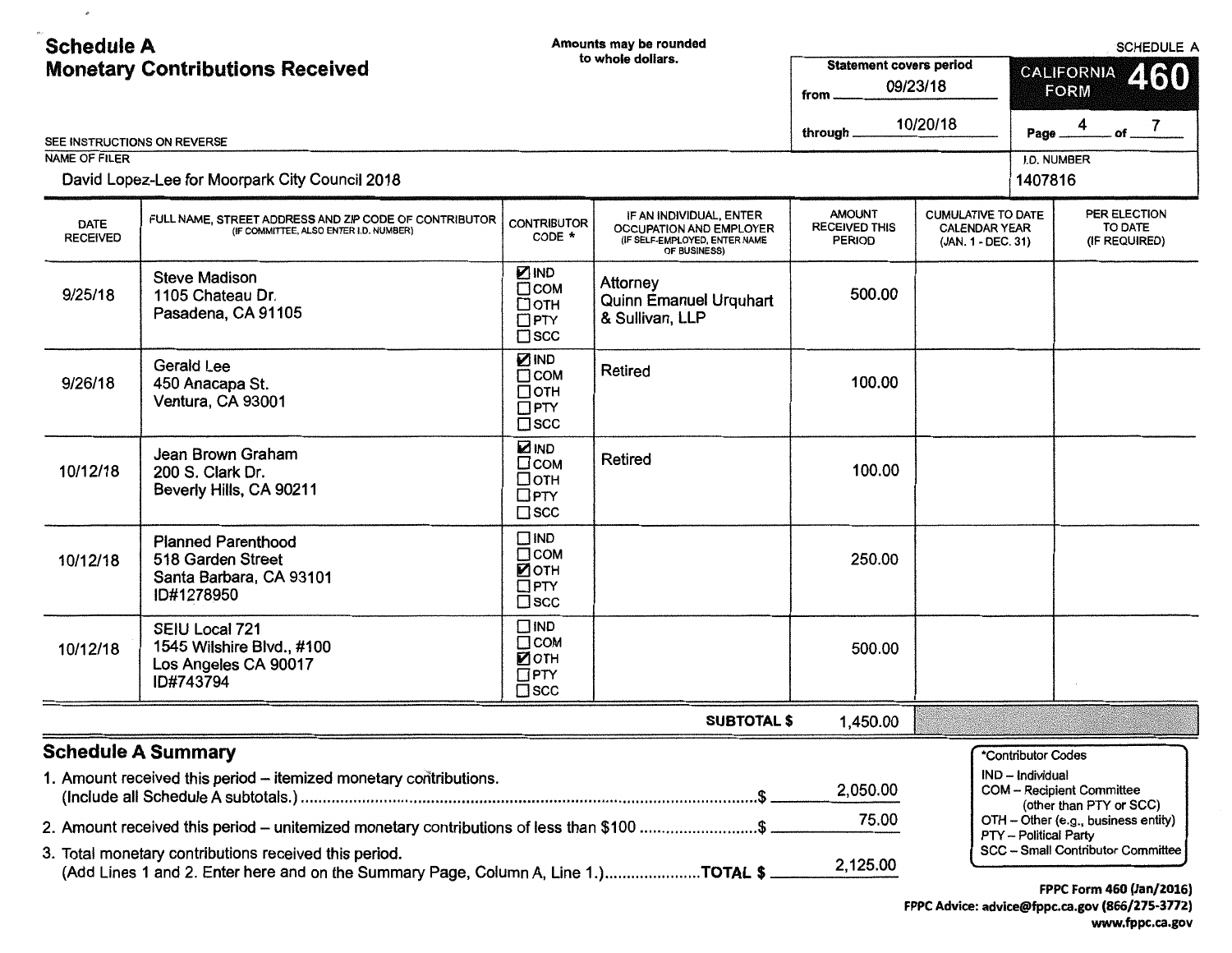| <b>Schedule A (Continuation Sheet)</b><br><b>Monetary Contributions Received</b><br><b>NAME OF FILER</b><br>David Lopez-Lee for Moorpark City Council 2018 |                                                                                                 | Amounts may be rounded<br>to whole dollars.                            |                                                                                                     | <b>Statement covers period</b><br>09/23/18<br>from<br>through. | 10/20/18                                                                | SCHEDULE A (CONT.)<br><b>CALIFORNIA</b><br>460<br><b>FORM</b><br>Page $-5$<br>$-$ of $ \frac{7}{2}$<br><b>I.D. NUMBER</b><br>1407816 |                                          |
|------------------------------------------------------------------------------------------------------------------------------------------------------------|-------------------------------------------------------------------------------------------------|------------------------------------------------------------------------|-----------------------------------------------------------------------------------------------------|----------------------------------------------------------------|-------------------------------------------------------------------------|--------------------------------------------------------------------------------------------------------------------------------------|------------------------------------------|
| <b>DATE</b><br><b>RECEIVED</b>                                                                                                                             | FULL NAME, STREET ADDRESS AND ZIP CODE OF CONTRIBUTOR<br>(IF COMMITTEE, ALSO ENTER I.D. NUMBER) | <b>CONTRIBUTOR</b><br>CODE <sup>*</sup>                                | IF AN INDIVIDUAL, ENTER<br>OCCUPATION AND EMPLOYER<br>(IF SELF-EMPLOYED, ENTER NAME<br>OF BUSINESS) | <b>AMOUNT</b><br><b>RECEIVED THIS</b><br><b>PERIOD</b>         | <b>CUMULATIVE TO DATE</b><br><b>CALENDAR YEAR</b><br>(JAN. 1 - DEC. 31) |                                                                                                                                      | PER ELECTION<br>TO DATE<br>(IF REQUIRED) |
| 10/19/18                                                                                                                                                   | <b>Malou Gilmore</b><br>2971 Fanshell Walk<br>Oxnard, CA 93035                                  | <b>ZIND</b><br>$\Box$ COM<br>□отн<br>$\Box$ PTY<br>$\square$ scc       | <b>Enrolled Agent</b><br><b>Self Employed</b><br>Malou Gilmore, EA                                  | 500.00                                                         | 700.00                                                                  |                                                                                                                                      |                                          |
| 10/19/18                                                                                                                                                   | <b>Victoria Perez</b><br>4627 Bella Vista Dr.<br>Moorpark, CA 93021                             | <b>ZIND</b><br>$\Box$ COM<br>$\Box$ OTH<br>$\Box$ PTY<br>$\square$ scc | Realtor<br><b>Strategic Realty</b>                                                                  | 100.00                                                         | 200.00                                                                  |                                                                                                                                      |                                          |
|                                                                                                                                                            |                                                                                                 | $\Box$ IND<br>$\Box$ COM<br>$\Box$ OTH<br>$\Box$ PTY<br>$\square$ scc  |                                                                                                     |                                                                |                                                                         |                                                                                                                                      |                                          |
|                                                                                                                                                            |                                                                                                 | $\square$ IND<br>□сом<br>Потн<br>$\square$ PTY<br>$\square$ scc        |                                                                                                     |                                                                |                                                                         |                                                                                                                                      |                                          |
|                                                                                                                                                            |                                                                                                 | $\Box$ IND<br>$\Box$ COM<br>$\Box$ OTH<br>$\Box$ PTY<br>$\square$ scc  |                                                                                                     |                                                                |                                                                         |                                                                                                                                      |                                          |
|                                                                                                                                                            |                                                                                                 |                                                                        | <b>SUBTOTAL \$</b>                                                                                  | 600.00                                                         |                                                                         |                                                                                                                                      |                                          |

\*Contributor Codes IND - Individual COM - Recipient Committee (other than PTY or SCC) OTH - Other (e.g., business entity) PTY - Political Party SCC - Small Contributor Committee

 $\mathfrak{G}$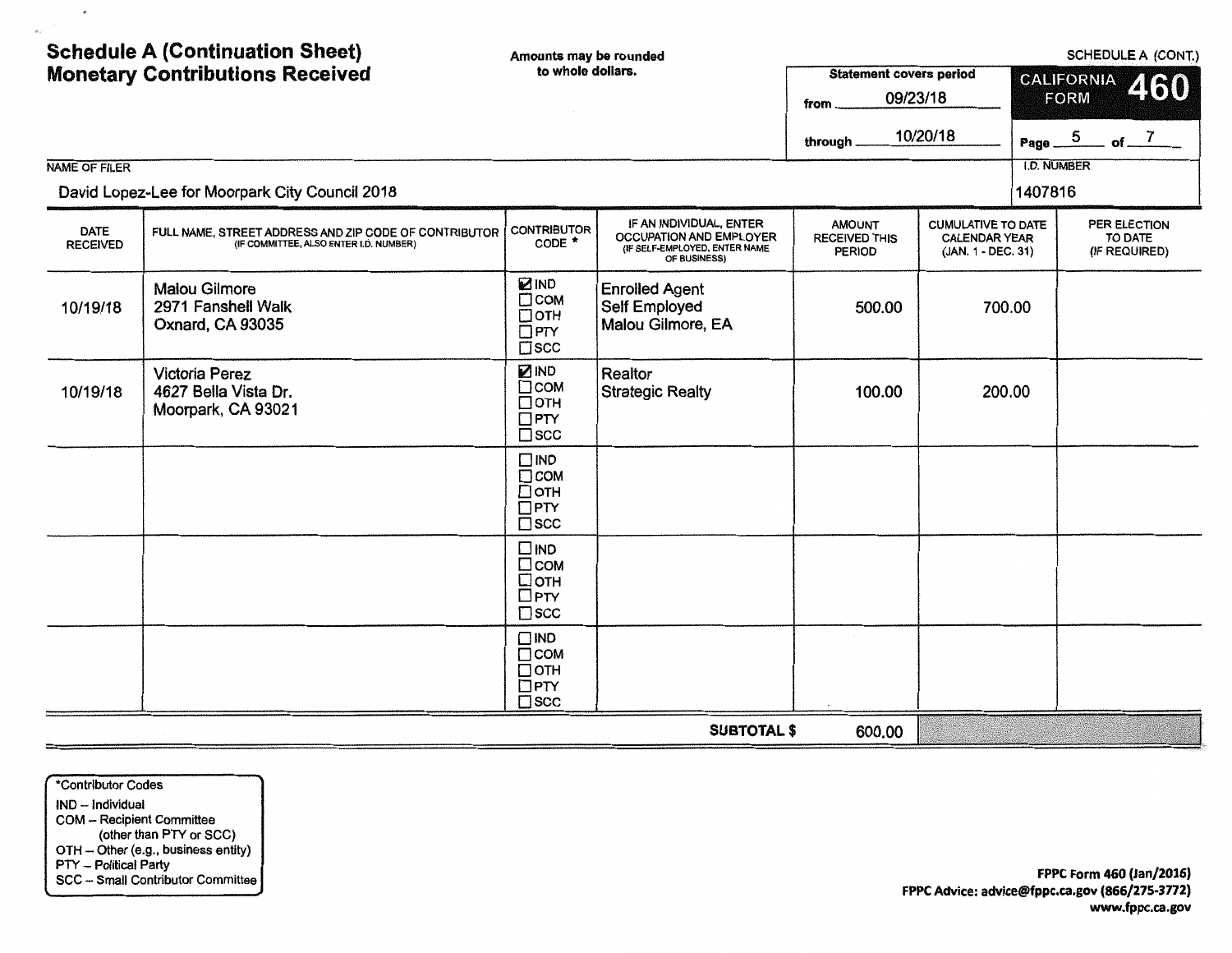|                                                                                                                                            | Amounts may be rounded                                                                                            |                                                                                       |                                                        |                                                         |                                                                                  | SCHEDULE B - PART 1                                  |                                                                                                                                           |                                                                                   |  |
|--------------------------------------------------------------------------------------------------------------------------------------------|-------------------------------------------------------------------------------------------------------------------|---------------------------------------------------------------------------------------|--------------------------------------------------------|---------------------------------------------------------|----------------------------------------------------------------------------------|------------------------------------------------------|-------------------------------------------------------------------------------------------------------------------------------------------|-----------------------------------------------------------------------------------|--|
| Schedule B - Part 1                                                                                                                        |                                                                                                                   | to whole dollars.                                                                     |                                                        |                                                         | <b>Statement covers period</b>                                                   |                                                      | <b>CALIFORNIA</b><br>460                                                                                                                  |                                                                                   |  |
| <b>Loans Received</b>                                                                                                                      | 09/23/18<br>from                                                                                                  |                                                                                       |                                                        | <b>FORM</b>                                             |                                                                                  |                                                      |                                                                                                                                           |                                                                                   |  |
|                                                                                                                                            | 10/20/18                                                                                                          |                                                                                       |                                                        |                                                         |                                                                                  |                                                      |                                                                                                                                           |                                                                                   |  |
| SEE INSTRUCTIONS ON REVERSE                                                                                                                |                                                                                                                   |                                                                                       |                                                        |                                                         | through.                                                                         |                                                      | 6<br>Page_                                                                                                                                | $of$ <sup>7</sup>                                                                 |  |
| NAME OF FILER                                                                                                                              |                                                                                                                   |                                                                                       |                                                        |                                                         |                                                                                  |                                                      | <b>I.D. NUMBER</b>                                                                                                                        |                                                                                   |  |
| David Lopez-Lee for Moorpark City Council 2018                                                                                             |                                                                                                                   |                                                                                       |                                                        |                                                         |                                                                                  |                                                      | 1407816                                                                                                                                   |                                                                                   |  |
| FULL NAME. STREET ADDRESS AND ZIP CODE<br>OF LENDER<br>(IF COMMITTEE, ALSO ENTER I.D. NUMBER)                                              | IF AN INDIVIDUAL, ENTER<br><b>OCCUPATION AND EMPLOYER</b><br>(IF SELF-EMPLOYED, ENTER<br><b>NAME OF BUSINESS)</b> | (a)<br><b>OUTSTANDING</b><br><b>BALANCE</b><br><b>BEGINNING THIS</b><br><b>PERIOD</b> | (b)<br>AMOUNT<br><b>RECEIVED THIS</b><br><b>PERIOD</b> | (c)<br><b>AMOUNT PAID</b><br>OR FORGIVEN<br>THIS PERIOD | (d)<br>OUTSTANDING<br><b>BALANCE AT</b><br><b>CLOSE OF THIS</b><br><b>PERIOD</b> | (e)<br><b>INTEREST</b><br>PAID THIS<br><b>PERIOD</b> | $_{(t)}$<br><b>ORIGINAL</b><br>AMOUNT OF<br><b>LOAN</b>                                                                                   | $\overline{g}$<br><b>CUMULATIVE</b><br><b>CONTRIBUTIONS</b><br>TO DATE            |  |
| David Lopez-Lee                                                                                                                            | <b>Professor Emeritus</b>                                                                                         |                                                                                       |                                                        | $\Box$ PAID                                             |                                                                                  |                                                      |                                                                                                                                           | <b>CALENDAR YEAR</b>                                                              |  |
| Moorpark, CA 93021                                                                                                                         |                                                                                                                   |                                                                                       |                                                        | <b>FORGIVEN</b>                                         | $s$ 494.00                                                                       | -%<br><b>RATE</b>                                    | $s - 494.00$                                                                                                                              | $\frac{1,867.00}{2}$<br>PER ELECTION**                                            |  |
| $\Box$ COM $\Box$ OTH $\Box$ PTY $\Box$ SCC<br>$\mathbf{B}$ ind                                                                            |                                                                                                                   | 494.00                                                                                |                                                        |                                                         | 11/6/18<br>DATE DUE                                                              |                                                      | 7/2/18<br><b>DATE INCURRED</b>                                                                                                            |                                                                                   |  |
| David Lopez-Lee                                                                                                                            | <b>Professor Emeritus</b>                                                                                         |                                                                                       |                                                        | $\Box$ PAID                                             |                                                                                  |                                                      |                                                                                                                                           | CALENDAR YEAR                                                                     |  |
| 15362 E. Benwood Dr                                                                                                                        |                                                                                                                   |                                                                                       |                                                        |                                                         | 773.00<br>s                                                                      |                                                      | $\frac{1}{2}$ 773.00                                                                                                                      | $\frac{1,867.00}{2}$                                                              |  |
| Moorpark, CA 93021                                                                                                                         |                                                                                                                   |                                                                                       |                                                        | $\Box$ FORGIVEN                                         |                                                                                  | <b>RATE</b>                                          |                                                                                                                                           | PER ELECTION <sup>**</sup>                                                        |  |
| $^{\dagger}$ <b>E</b> ind<br>$\Box$ COM $\Box$ OTH $\Box$ PTY<br>$\square$ scc                                                             |                                                                                                                   | 773.00                                                                                |                                                        |                                                         | 11/6/18<br>DATE DUE                                                              |                                                      | 7/10/18<br>DATE INCURRED                                                                                                                  |                                                                                   |  |
| David Lopez-Lee                                                                                                                            | <b>Professor Ementus</b>                                                                                          |                                                                                       |                                                        | $\Box$ PAID                                             |                                                                                  |                                                      |                                                                                                                                           | CALENDAR YEAR                                                                     |  |
| 15362 E. Benwood Dr<br>Moorpark, CA 93021                                                                                                  |                                                                                                                   |                                                                                       |                                                        | <b>FORGIVEN</b>                                         | 600.00<br>$\mathbf{s}$                                                           | RATE                                                 | $s - 600.00$                                                                                                                              | \$1,867.00<br>PER ELECTION**                                                      |  |
| $\Box$ COM $\Box$ OTH $\Box$ PTY $\Box$ SCC<br><sup>T</sup> <b>M</b> <sub>I</sub> ND                                                       |                                                                                                                   | 600.00                                                                                |                                                        |                                                         | 11/6/18<br>DATE DUE                                                              |                                                      | 8/20/18<br><b>DATE INCURRED</b>                                                                                                           |                                                                                   |  |
|                                                                                                                                            |                                                                                                                   | <b>SUBTOTALS \$</b>                                                                   |                                                        | \$                                                      | 1,867.00 \$                                                                      |                                                      |                                                                                                                                           |                                                                                   |  |
| <b>Schedule B Summary</b>                                                                                                                  |                                                                                                                   |                                                                                       |                                                        |                                                         |                                                                                  | (Enter (e) on<br>Schedule E, Line 3)                 |                                                                                                                                           |                                                                                   |  |
| (Total Column (b) plus unitemized loans of less than \$100.)                                                                               |                                                                                                                   |                                                                                       |                                                        |                                                         |                                                                                  |                                                      | <b>tContributor Codes</b>                                                                                                                 |                                                                                   |  |
| (Total Column (c) plus loans under \$100 paid or forgiven.)<br>(Include loans paid by a third party that are also itemized on Schedule A.) |                                                                                                                   |                                                                                       |                                                        |                                                         |                                                                                  |                                                      | IND - Individual<br>COM -- Recipient Committee<br>(other than PTY or SCC)<br>OTH - Other (e.g., business entity)<br>PTY - Political Party |                                                                                   |  |
| Enter the net here and on the Summary Page, Column A, Line 2.                                                                              |                                                                                                                   |                                                                                       |                                                        |                                                         | (May be a negative number)                                                       |                                                      | SCC - Small Contributor Committee                                                                                                         |                                                                                   |  |
| *Amounts forgiven or paid by another party also must be reported on Schedule A.<br>** If required.                                         |                                                                                                                   |                                                                                       |                                                        |                                                         |                                                                                  |                                                      |                                                                                                                                           | <b>FPPC Form 460 (Jan/2016)</b><br>FPPC Advice: advice@fppc.ca.gov (866/275-3772) |  |

 $\tau$ 

 $\bar{a}$ 

FPPC Advice: advice@fppc.ca.gov (866/275-3772) www.fppc.ca.gov

 $\sim$